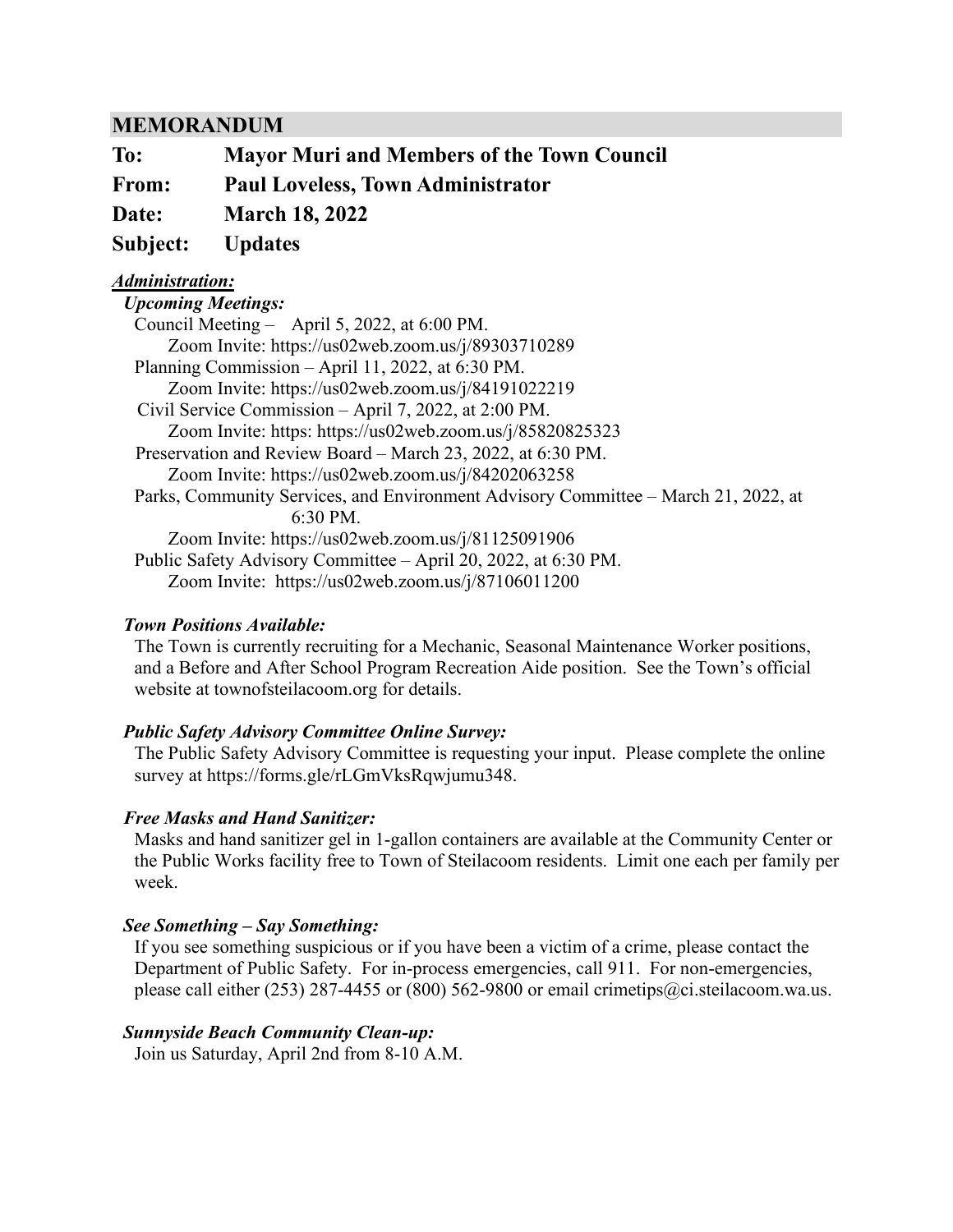Steilacoom Public Works will provide grabbers and bags, but it is suggested to bring gardening/work gloves if you have them. Please feel free to reach out to Liz Grasher with any questions at [elizabeth.grasher@ci.steilacoom.wa.us.](mailto:elizabeth.grasher@ci.steilacoom.wa.us) Sunnyside Beach Park address: 2509 Chambers Creek Road. See you then!

### *Community Services:*

### *Before and After School Care:*

Registration is now open for the Town of Steilacoom's Before/After School Program for 2021-2022.

Club AM and PM is offering before and after school care for Kindergarten - 5th Grade school students every day with the exception of national holidays.

- o Location: Cherrydale Elementary
- o Pre-registration is required and payments can be made online, by phone, or by check.
- o Multiple child discounts are available as well as Military and Free/Reduced Lunch qualified students.
- o Discounts cannot be combined.
- o Part-time and full-time rates now available!

Additional information and registration is available on the Town's official website at [https://townofsteilacoom.org/156/Youth-Programs.](https://townofsteilacoom.org/156/Youth-Programs)

### *Community Development:*

### *Code Compliance:*

The Code Compliance Officer is focusing on following up on out-of-compliance properties which have now exceeded the grace period; inspecting construction sites for erosion control measures; and reviewing building permit applications.

### *Sign Code:*

The Town Council reviewed revisions to the Town's sign code at their meeting on January 4, 2022, and continued the public hearing to March 15, 2022. At the March 15, 2022, meeting, Council will be requested to continue the public hearing to the April 5, 2022 Council meeting. The updated proposed revisions are posted to the Town's website at

https://townofsteilacoom.org/CivicAlerts.aspx?AID=302 for public review. Please send any comments to Doug Fortner at [doug.fortner@ci.steilacoom.wa.us.](mailto:doug.fortner@ci.steilacoom.wa.us)

### *Zoning Ordinance Amendments:*

The Town Council will hold a public hearing regarding zoning ordinance verbiage amendments regarding accessory dwelling units, home occupations, short- and long-term lodging or care facilities, parking standards, group care facilities and definitions at the meeting on March 15, 2022, at 6:30 PM. Public testimony will be taken.

### *Rezone and Comprehensive Plan re-designation of School Property:*

The Steilacoom Historical School District has requested that the property at the corner of Sequalish and Chambers Streets, formerly used as a football field and bus barn, be redesignated for Housing under the Comprehensive Plan and rezoned to R-7.2. A hearing before the Town Council will be set in April. A determination of non-significance was issued under SEPA on Jan 24. [SEPA](https://townofsteilacoom.org/DocumentCenter/View/2929/DNS-and-checklist) DNS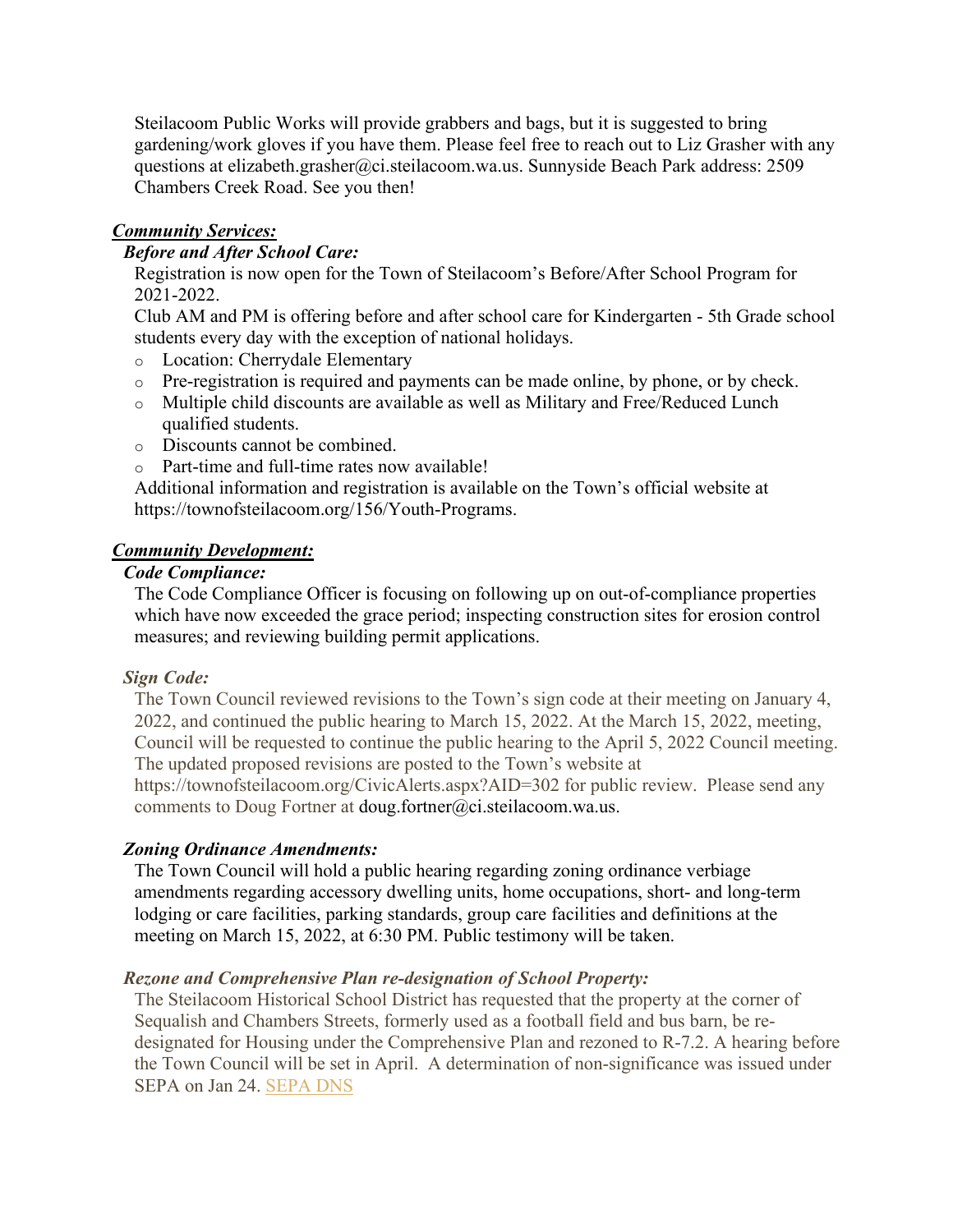### *Event Venue Proposal:*

The Town Council directed the Planning Commission to consider the possibility of allowing daytime outdoor event businesses in residential zones on parcels of greater than one acre. The Planning Commission will continue the hearing on this proposal at their meeting March 14, 2022. Written comments may be directed to the Planning Commission at 1030 Roe Street, Steilacoom WA 98338, or by email to [doug.fortner@ci.steilacoom.wa.us.](mailto:doug.fortner@ci.steilacoom.wa.us)

### *Public Safety:*

Over the past week, 176 Public Safety incidents occurred in town, including the following:

Emergency and patrol incidents

- 4 medical aid responses
- 30 suspicious circumstance/security checks
- 6 responses for persons in crisis/welfare checks
- 102 traffic stops
- 2 responses for residential/commercial alarms
- 1 arrest for driving under the influence
- 5 responses for parking enforcement

Crimes against persons

- 1 incident of domestic violence/disturbance

Crimes against property

- 2 incidents of fraud/identity theft
- 2 incidents of theft

### **Significant information:**

Our hearts and thoughts are with the family of Deputy Dom Calata and the rest of our law enforcement family at the Pierce County Sheriff's Office. For those seeking to donate in his honor, more information can be found at: https://tinyurl.com/34ch45zd.

### **Announcements:**

# <sup>4</sup>CodeRED

CodeRED is a new emergency notification system for the Town of Steilacoom. At no cost, persons may opt-in to receive emergency and general notifications, to include:

- Missing persons/children
- Evacuation notices
- Natural disasters
- Boil water advisories
- Inclement weather warnings
- Criminal activities
- Road closures/traffic alerts
- Shelter in place/lockdowns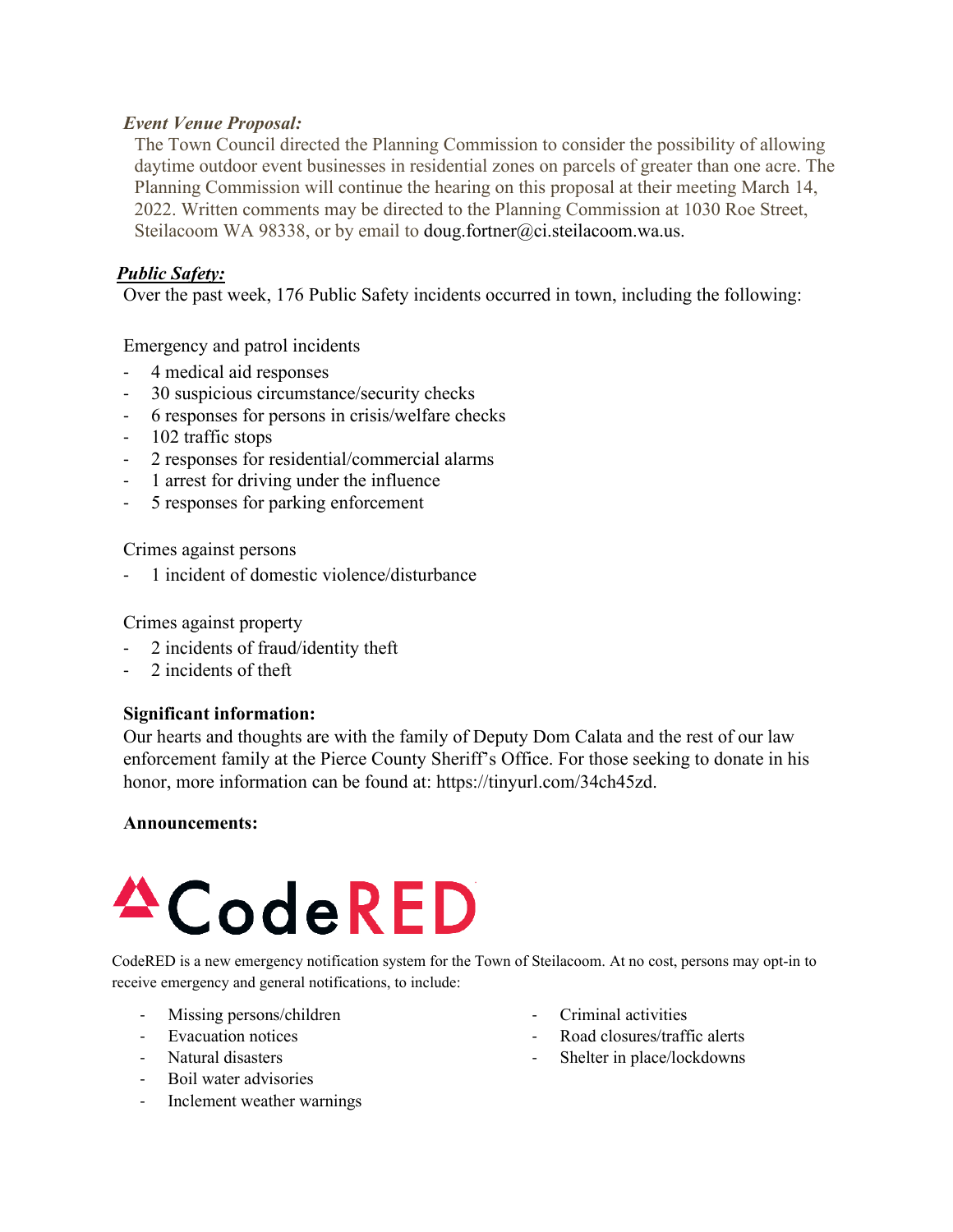The Town of Steilacoom will be joining a nationwide network of emergency notifications which can be accessed from the no-cost cell phone app (CodeRED Mobile Alert). Persons may also opt-in to receive notifications from many of our surrounding towns and cities, to include:

- Tacoma
- Lakewood
- Puyallup
- University Place
- Bonney Lake
- Sumner
- Orting
- Buckley
- Carbonado
- Wilkeson
- -

Ways to opt-in:

- Visit https://tinyurl.com/3zumsxsv
- Text "SteilacoomAlert" to 99411
- Call (866) 939-0911

Questions about the program?

- More information can be found on our department website: https://tinyurl.com/2yr6tbv6
- Email Public Safety at: CodeRED@ci.steilacoom.wa.us

### **Reminders:**

Please visit our department website [\(https://tinyurl.com/2bz3jzey\)](https://tinyurl.com/2bz3jzey) for assistance with:

- Online crime reporting
- Anonymous reporting of suspicious activity
- Reporting of persistent traffic concerns

In-progress emergencies can be reported directly to 911. To reach a police officer NOT during an emergency, please call either (253) 287-4455 or (800) 562-9800.

The lobby of Public Safety is open Tuesdays through Fridays, from 9:00 am until 12:00 pm. Staff remain available by phone and appointment from 1:00 pm until 5:00 pm.

### **Helpful links:**

Unwanted prescription medication:<https://tinyurl.com/2p9b54ht>(can also be turned in at Public Safety)

When to call 9-1-1:<https://tinyurl.com/2p9bs3ej>

Department of Licensing disability and medical designation:<https://tinyurl.com/mpfypjsb>

South Sound 911 Emergency Health Profile:<https://tinyurl.com/ycktkeze>(A cell phone is required to use this service)

Injured or deceased wildlife:

- City of Lakewood Animal Control:<https://tinyurl.com/d7n3hjzn>
- Washington Department of Fish and Wildlife:<https://tinyurl.com/579d8k6d>

Concealed pistol licenses:<https://tinyurl.com/mtutbc39>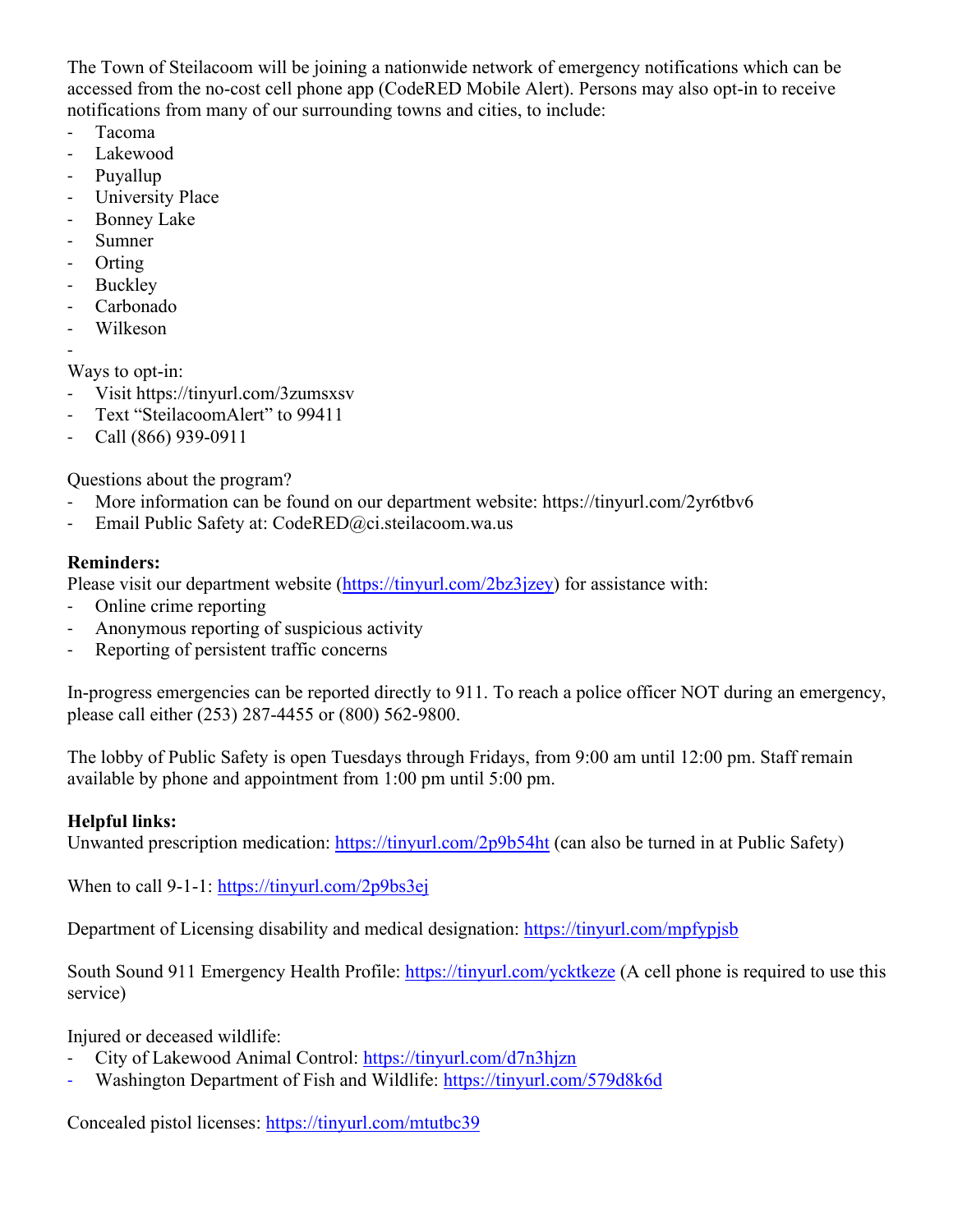### *Public Works:*

## *Building Energy Efficiency/Replacement Project:*

Air Systems Engineering will return to the Community Center to work on system controls next week after finishing their work at the Town Hall.

## *Streets and Storm:*

Crew Emphasis:

The crew performed erosion control inspections; removed the guardrail and posts in preparation for Pederson Brothers installing a new guardrail at Euclid Street and Pierce Street; swept streets; replenished the gravel and other materials stockpiles; vactored catch basins throughout Town; attended a preconstruction meeting for the school maintenance facility; and performed other maintenance activities.

### *Electrical:*

Crew Emphasis:

The crew responded to an unplanned power outage caused by a contractor hitting a transformer on the corner of Sequalish Street and Short Street; met with consultants at the substation who are designing the intertie with Tacoma Power; assisted the Water/Sewer crew removed a malfunctioning pump at the dock lift station; completed a disconnection/reconnection in the Garden Court condominiums at the request of the resident; and performed other maintenance activities.

## *Water/Sewer:*

Crew Emphasis:

The crew removed a malfunctioning pump at the dock lift station; cleaned up the lower yard at the Public Works facility; assisted the Streets/Storm crew with the removal of the guardrail and posts at Pierce and Euclid Street; jetted sewers throughout Town; attended the preconstruction meeting for the school district's maintenance facility; and performed other maintenance activities.

## *Parks, Buildings and Grounds:*

Crew Emphasis:

The crew repaired the foot bridge in Farrell's Marsh; completed installation of the remaining refurbished park signs; commenced springtime mowing of parks and other Town facilities; and performed other maintenance activities.

## *Other:*



## **GARDEN CLUB PLANT SALE**



[The](https://newtoniannocturn.deviantart.com/art/Flower-Tattoo-180053231) Steilacoom Garden Club is holding i[ts ann](https://newtoniannocturn.deviantart.com/art/Flower-Tattoo-180053231)ual plant sale on Saturday, May  $7<sup>th</sup>$  from 9:00 to 12:00 in the [Mu](https://newtoniannocturn.deviantart.com/art/Flower-Tattoo-180053231)ltipurpose Court on Lafayette Street n[ext to](https://newtoniannocturn.deviantart.com/art/Flower-Tattoo-180053231) the Bair Bistro. There will be a variety of plants: perennials, annuals, groundcovers, shrubs, bulbs, an[d v](https://newtoniannocturn.deviantart.com/art/Flower-Tattoo-180053231)egetable and herb starts. This is a great time to fill up your garden with some new and different plants. Garden-related items will also be on sale. And do not forget Mother's Day is the next day!!!

Proceeds from the Plant Sale support the Garden Club civic projects including the flowerpots downtown, the Scarecrows around town and the Scarecrow contest in the fall, and the Christmas swags for businesses and for the 42<sup>nd</sup> Military Memorial. The Garden Club has been providing civic beautification projects for Steilacoom since the 1920's, so this is an organization you want to support.

[DO](https://creativecommons.org/licenses/by-nc-sa/3.0/)NATIONS OF PLANTS are needed! [We](https://creativecommons.org/licenses/by-nc-sa/3.0/) appreciate your support by bringing plants to the site the [pre](https://creativecommons.org/licenses/by-nc-sa/3.0/)vious day with a label (so we know h[ow to](https://creativecommons.org/licenses/by-nc-sa/3.0/) sort them). We ask that no invasive plant species be donated, [e.](https://creativecommons.org/licenses/by-nc-sa/3.0/)g., Shasta Daisies. Plants can be broug[ht to](https://creativecommons.org/licenses/by-nc-sa/3.0/) the Multipurpose Court between 4:00-6:00 on Friday May 6<sup>th</sup> or at 7:30 Saturday morning.